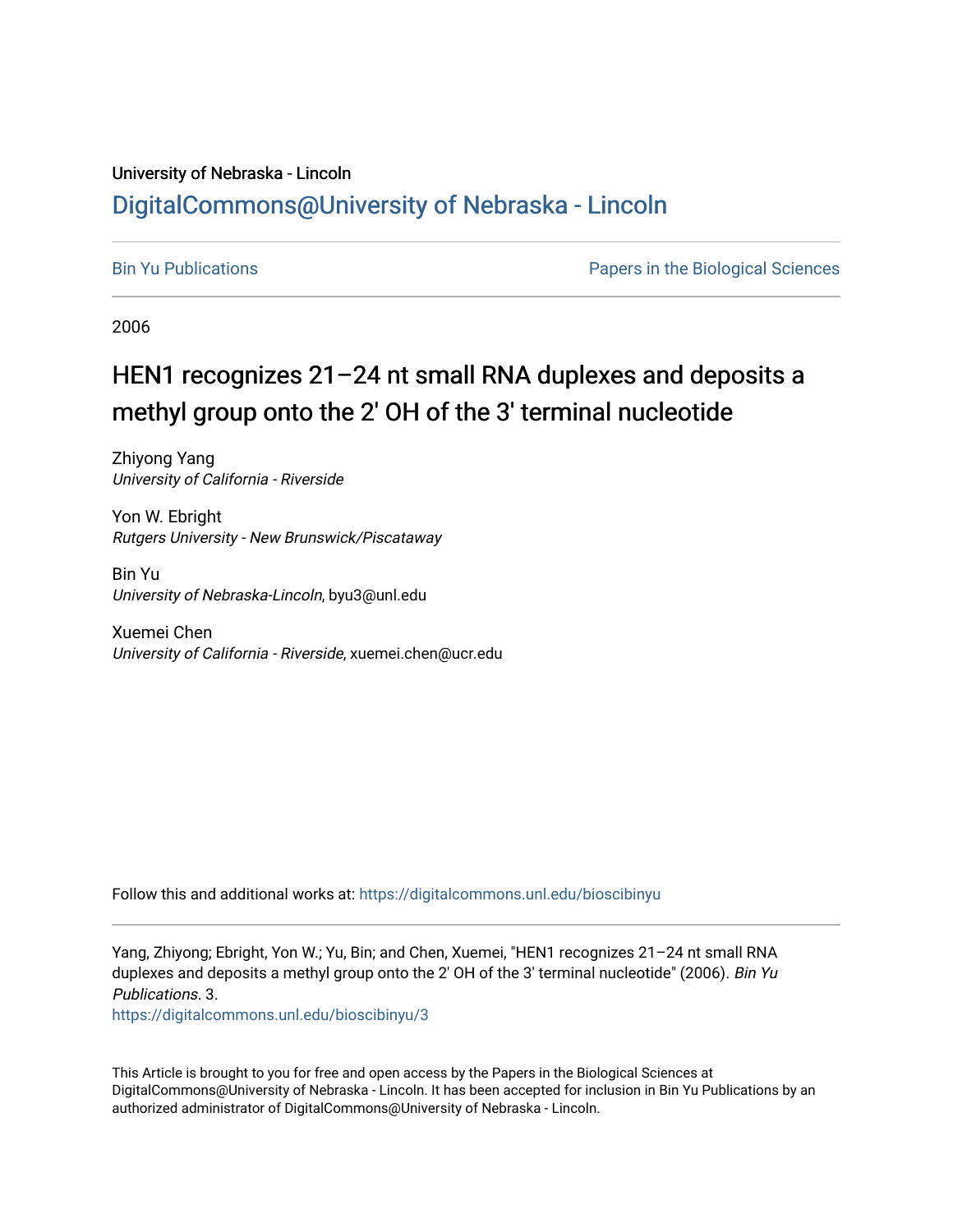# HEN1 recognizes 21–24 nt small RNA duplexes and deposits a methyl group onto the 2' OH of the 3' terminal nucleotide

Zhiyong Yang, Yon W. Ebright<sup>1</sup>, Bin Yu and Xuemei Chen\*

Department of Botany and Plant Sciences, University of California, Riverside, Riverside, CA 92521, USA and <sup>1</sup>Waksman Institute, Rutgers University, Piscataway, NJ 08854, USA

Received December 15, 2005; Revised and Accepted January 11, 2006

# ABSTRACT

microRNAs (miRNAs) and small interfering RNAs (siRNAs) in plants bear a methyl group on the ribose of the 3' terminal nucleotide. We showed previously that the methylation of miRNAs and siRNAs requires the protein HEN1 in vivo and that purified HEN1 protein methylates miRNA/miRNA\* duplexes in vitro. In this study, we show that HEN1 methylates both miRNA/miRNA\* and siRNA/siRNA\* duplexes in vitro with a preference for 21–24 nt RNA duplexes with 2 nt overhangs. We also demonstrate that HEN1 deposits the methyl group on to the  $2'$  OH of the  $3'$ terminal nucleotide. Among various modifications that can occur on the ribose of the terminal nucleotide, such as 2'-deoxy, 3'-deoxy, 2'-O-methyl and 3'-Omethyl, only 2'-O-methyl on a small RNA inhibits the activity of yeast poly(A) polymerase (PAP). These findings indicate that HEN1 specifically methylates miRNAs and siRNAs and implicate the importance of the 2'-O-methyl group in the biology of RNA silencing.

# INTRODUCTION

Small interfering RNAs (siRNAs) are 21–24 nt sequencespecific mediators of RNA silencing. siRNAs are processed from long double-stranded RNAs through the action of an RNase III enzyme Dicer [reviewed in (1)]. The products of Dicer-mediated cleavage are duplexes of siRNAs with 2 nt overhangs in each strand. Usually one strand of the siRNA duplex is selectively incorporated into an RNA silencing effector complex known as the RISC while the antisense strand is degraded. The RISC loaded with the siRNA targets RNAs with sequence complementarity to the siRNA for cleavage. siRNAs are also known to target chromatin modifications,

such as histone methylation and DNA methylation (2–4). In addition to siRNAs from viruses and transgenes, plants appear to be rich in endogenous siRNAs, such as siRNAs from repeat sequences, transposons, as well as a class of trans-acting siRNAs (5–12). Plant siRNAs belong to two major size classes, 21–22 nt and 24 nt. The 21–22 nt class mediates RNA cleavage while the 24 nt class is believed to cause chromatin modification (5).

microRNAs (miRNAs) are 21–24 nt RNA products of nonprotein coding genes. In animals, the biogenesis of miRNAs from their primary precursors involves at least two RNase III enzymes [reviewed in (13)]. A Drosha-containing protein complex processes the pri-miRNA into a hairpin premiRNA, in which the miRNA is located within the stem of the hairpin. The pre-miRNA is further processed by Dicer to a duplex of the miRNA and its antisense strand miRNA\*. The miRNA/miRNA\* duplex resembles a siRNA/siRNA\* duplex in that each strand has a 2 nt overhang, but differs from a siRNA/siRNA\* duplex in that it usually contains mis-matches in the two strands. The miRNA strand is selectively loaded on to RISC, where the miRNA mediates sequence-specific regulation of target mRNAs.

In plants, the biogenesis of miRNAs and all types of siRNAs involves an additional step, methylation. Arabidopsis miRNAs and siRNAs carry a methyl group on the ribose of the  $3'$ terminal nucleotide (14–16). Methylation of the small RNAs requires the protein HEN1. In henl mutants, small RNAs lack methylation and have additional nucleotides, primarily uridines, on their  $3'$  ends, suggesting that one function of small RNA methylation is to protect the  $3'$  ends of the small RNAs from an as yet unidentified enzymatic activity in vivo (15). In vitro, HEN1 was found to act on two miRNA/ miRNA\* duplexes with different sequences but not DNA duplexes, single-stranded miRNA, pre-miRNA or tRNA, suggesting that HEN1 prefers the structure of miRNA/miRNA\* duplexes (16). Furthermore, we showed that the  $2'$  OH and  $3'$ OH of the  $3'$  terminal nucleotide in miRNA/miRNA $*$  duplexes are both required for the activity of HEN1 (16).

\*To whom correspondence should be addressed. Tel: +1 951 827 3988; Fax: +1 951 827 4437; Email: xuemei.chen@ucr.edu

© The Author 2006. Published by Oxford University Press. All rights reserved.

The online version of this article has been published under an open access model. Users are entitled to use, reproduce, disseminate, or display the open access version of this article for non-commercial purposes provided that: the original authorship is properly and fully attributed; the Journal and Oxford University Press are attributed as the original place of publication with the correct citation details given; if an article is subsequently reproduced or disseminated not in its entirety but only in part or as a derivative work this must be clearly indicated. For commercial re-use, please contact journals.permissions@oxfordjournals.org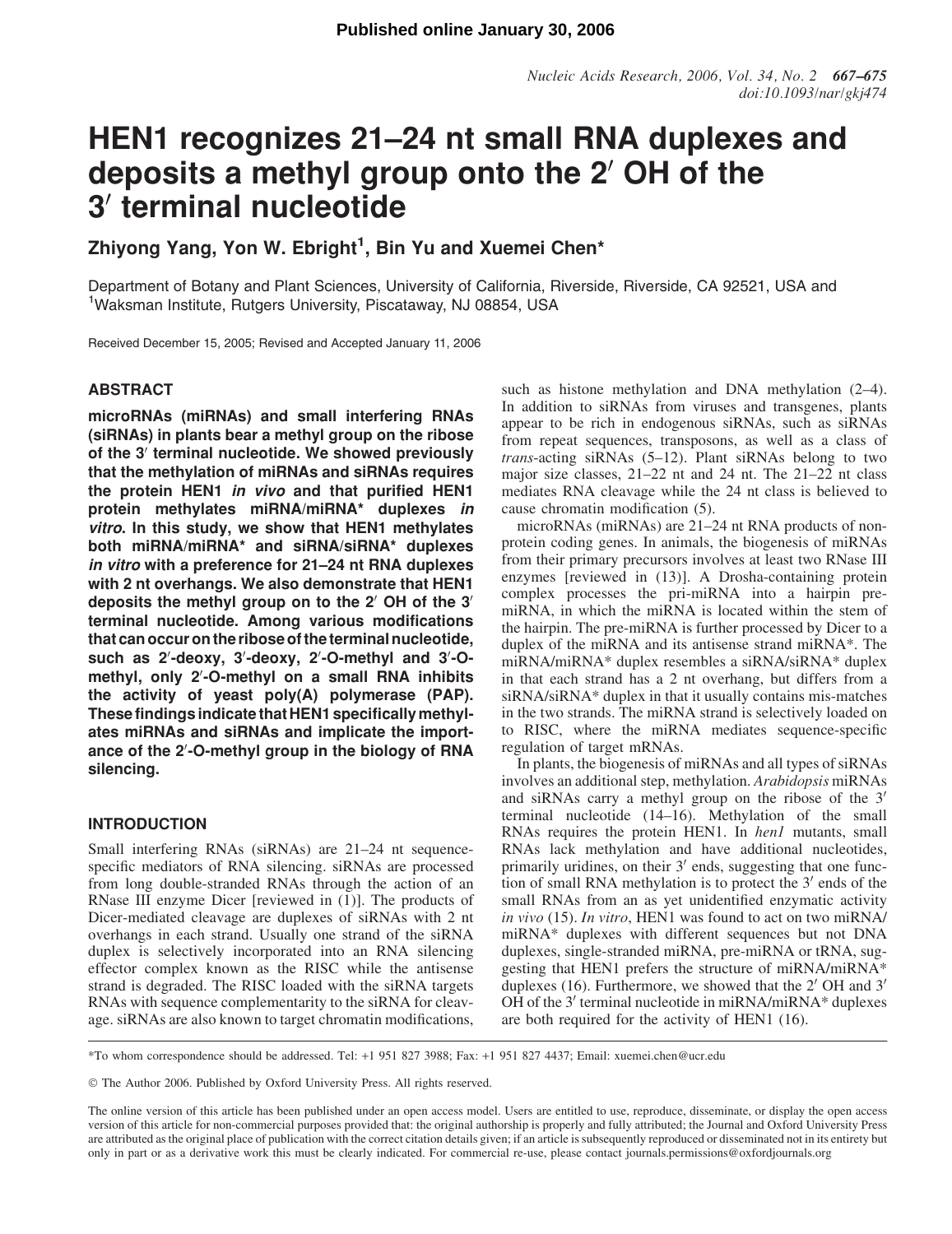In the previous study, we found that HEN1 was unable to methylate two 21 nt siRNA/siRNA\* duplexes in vitro (16), which raised the question of whether HEN1 can recognize and methylate siRNA duplexes on its own. In addition, the position of the methyl group on the ribose of the  $3'$  terminal nucleotide was not determined. In this study, we characterized the substrate specificity of HEN1, determined the position of the methyl group, and tested the effect of the methylation on other enzymes. We showed that HEN1 prefers miRNA/ miRNA\* duplexes of 21–24 nt and that HEN1 also works on siRNA/siRNA\* duplexes between 21 and 24 nt but it prefers 23–24 nt siRNA/siRNA\* duplexes. We showed that HEN1 exclusively methylates the  $2'$  OH of the  $3'$  terminal nucleotide and that this modification in a small RNA affects the ability of the small RNA to serve as a substrate for two enzymes tested.

#### MATERIALS AND METHODS

## Expression and purification of HEN1 protein from Escherichia coli

Glutathione S-transferase (GST) and GST-HEN1 were expressed and purified as described previously (16).

#### Preparation of miRNA/miRNA\* and siRNA/siRNA\* duplexes

Single-stranded RNA oligonucleotides were purchased from Integrated DNA Technologies or Dharmacon RNA Technologies in high-performance liquid chromatography (HPLC) purified forms. The RNAs were resuspended in the annealing buffer [50 mM Tris–HCl (pH 7.6), 100 mM KCl and 2.5 mM  $MgCl<sub>2</sub>$ ], and the concentrations of the RNAs were verified by spectrometry. Annealing of the complementary strands was performed by mixing equal amounts of RNAs, heating the mixture to 95 $\degree$ C for 5 min, cooling to 37 $\degree$ C and incubating at 37°C for 2 h followed by room temperature incubation for 1 h.

#### miRNA and siRNA methyltransferase assay

The methyltransferase assay was performed as described previously  $(16)$ . Briefly, a 100  $\mu$ l of reaction mixture containing 50 mM Tris–HCl (pH 8.0), 100 mM KCl, 5 mM  $MgCl<sub>2</sub>$ , 0.1 mM EDTA,  $2$  mM DTT,  $5\%$  glycerol,  $2 \mu l$  RNasin (Promega),  $0.5 \mu$ Ci S-adenosyl-L-[methyl-<sup>14</sup>C]methionine  $([$ <sup>14</sup>C]SAM) (58.0 mCi/mmole; Amersham Biosciences), 5 µg purified protein and 1 nmol RNA substrate was incubated at  $37^{\circ}$ C for 2 h. The reaction was extracted with phenol/chloroform. Small RNAs were ethanol precipitated and analyzed in a 15% polyacrylamide urea gel. The gel was treated with an autoradiography enhancer (En<sup>3</sup>hance from PerkinElmer) and exposed to X-ray film at  $-80^{\circ}$ C.

For the methylation of miR173/miR173\*C (duplex 2 in Table 1) for use in the HPLC analysis, about  $200 \mu g$  of the annealed miR173/miR173\*C duplex was incubated with purified GST-HEN1 or GST in the presence of 50 mM SAM at 37°C for 2 h. The miRNAs were extracted with phenol/chloroform followed by ethanol precipitation. The extracted miRNAs were annealed and methylated again with GST-HEN1 or GST.

#### Reverse-phase HPLC analysis of methylated miR173 nucleosides

The miR173/miR173\*C RNAs (duplex 2 in Table 1) from the GST or GST-HEN1 reactions were dissolved in a 45 µ volume of 20 mM sodium acetate buffer (pH 5.3) with 5 mM  $ZnCl<sub>2</sub>$ and 50 mM NaCl, and then digested with 5 U of nuclease P1 (USB;  $1000$  U/ml) for 60 min at 37°C. After digestion,  $10 \mu l$  of 1 M Tris–HCl (pH 8.0) and 1 U of calf intestine alkaline phosphatase (Roche) were added, and incubation was carried out for 30 min at 37°C. The miR173/miR173\*C hydrolysate was subjected to reverse-phase HPLC with a Phenomenex Luna C18  $(250 \times 4.60$  mm) column at a flow rate of 0.8 ml/min. The mobile phase was 50 mM triethylamine acetate [TEAA (pH 7.6)] and 2% acetonitrile (ACN). A gradient was used where the concentration of ACN was gradually increased at 15 min. The running program was as follows: 0–15 min: 2% ACN; 15–20 min: linear increase to 100% ACN.

## miRNA  $3'$  end adenylation with yeast poly(A) polymerase (PAP)

A 25 µl mixture containing 0.5 µl yeast PAP (USB; 600 U/µl), 0.5 µl or 2.5 µl  $[\alpha^{-32}P]ATP$  (10 µCi/µl; PerkinElmer) and 80 nM miR173 was incubated at 37°C for 10 min. The radiolabeled RNAs were analyzed in a 15% polyacrylamide urea gel. The radioactive signals were visualized with a PhosphorImager.

#### Ligation with T4 RNA ligase

Synthesized miR173 RNA standard and miR173 with a methyl group on either the  $2'$  or  $3'$  OH (miR173-2 $'$ OMe or miR173-3'OMe) were treated with calf intestine alkaline phosphatase (New England Biolabs) to remove the 5'P to prevent selfligation. Ligation of the miR173 RNAs to an RNA linker  $(5'-pUAUGAAGCC)$ , in which the 3' OH is blocked by a C-3 spacer (CH<sub>2</sub>CH<sub>2</sub>CH<sub>2</sub>OH), was performed at  $16^{\circ}$ C for 16 h in a 10 µl mixture containing 20 U T4 RNA ligase (Amersham Pharmacia), 1 ng of dephosphorylated miR173 and 1 mg RNA linker. Free miR173 and miR173 ligated to the RNA linker were resolved by gel electrophoresis and detected by RNA filter hybridization using a probe complementary to miR173.

## RESULTS

#### HEN1 has a strict size requirement for miRNA/miRNA\* duplexes

Our previous studies (16) showed that miRNA/miRNA\* duplexes, but not pre-miRNA, DNA duplexes, or singlestranded miRNAs, are preferred substrates of HEN1 in vitro. We also showed that a miRNA/miRNA\* duplex with blunt ends did not serve as a good substrate indicating that the 2 nt overhang is an important feature in the substrate. Furthermore, we demonstrated that the  $2'$  and  $3'$  hydroxyl groups (OH) on the  $3'$  terminal nucleotide are required in cis for methylation. Other features of the miRNA/miRNA\* duplex, such as the sequence, the length of the duplex, the number and the sequence of the overhanging nucleotides and the presence of unpaired nucleotides, or bulges, in the duplex,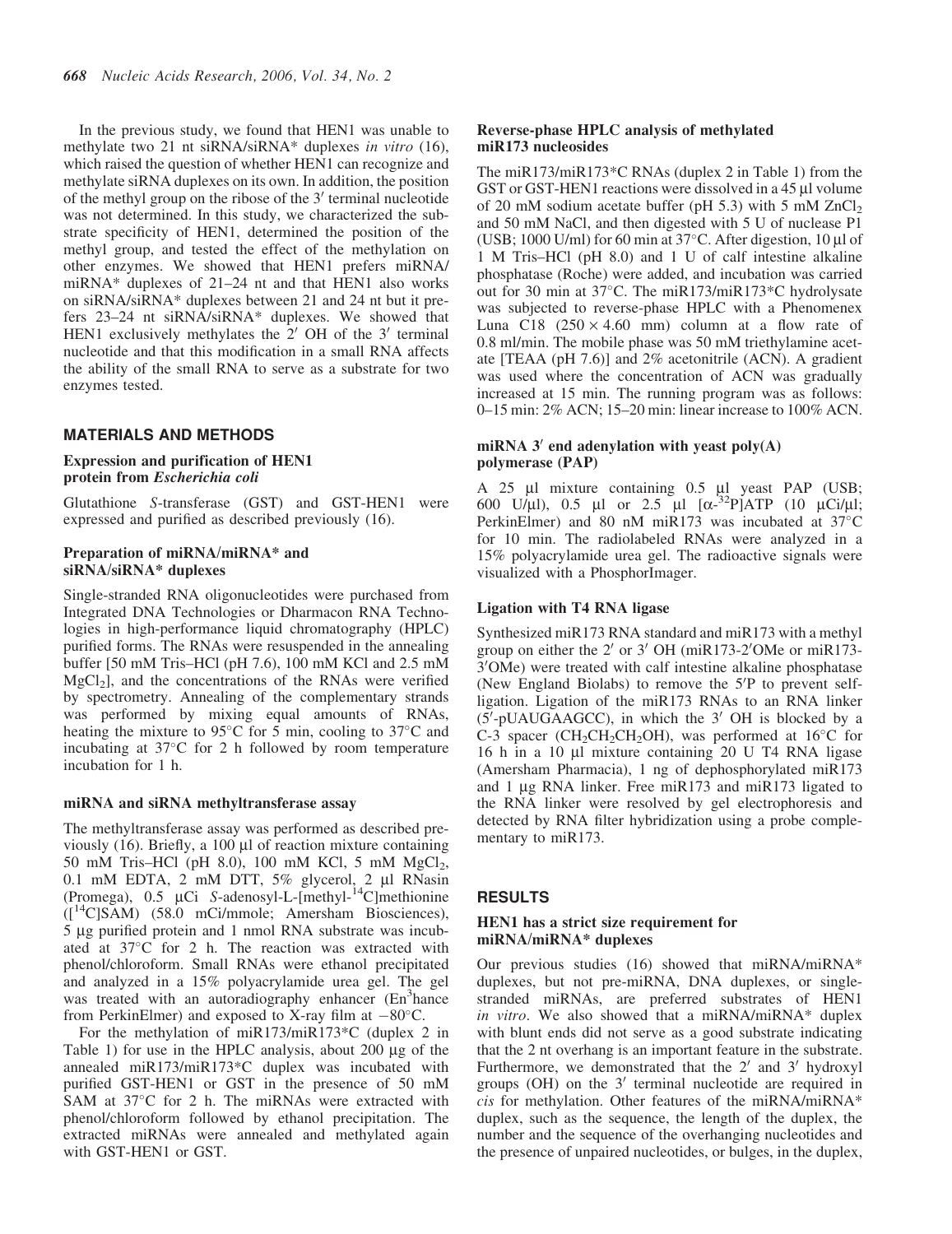| Number         | Name <sup>a</sup>              | Sequence, structure and length <sup>b</sup>                                                                                      |
|----------------|--------------------------------|----------------------------------------------------------------------------------------------------------------------------------|
| $\overline{1}$ | miR173/miR173*                 | g<br>$22$ nt<br>uucgcuugca agagaa ucac<br>                    <br>                   <br> gaaagcgaaugu ucucuu ag<br>$21$ nt<br>q |
| $\overline{2}$ | miR173/miR173*C                | g<br>a<br>$22$ nt<br>uucgcuugca agagaa ucac<br>$21$ nt<br>caaagcgaaugu ucucuu ag<br>q                                            |
| 3              | miR173(17)/miR173* (17)        | $17$ nt<br>uucgcuugca agagaa<br>               <br> gaaagcgaaugu ucuc<br>$17$ nt                                                 |
| $\overline{4}$ | miR173(17)/miR173*(16)         | g<br>а<br>$17$ nt<br>uugca agagaa ucac<br>$16$ nt<br>cgaaugu ucucuu<br>ag<br>g                                                   |
| 5              | $mR173(16)/mR173*(15)$         | g<br>a<br>$16$ nt<br>uuca agagaa ucac<br>$15$ nt<br>gaaagu ucucuu ag<br>g                                                        |
| 6              | miR173(18)/miR173*(17)         | a<br>g<br>$18$ nt<br>uuugca agagaa ucac<br>$17$ nt<br>gaaaaugu ucucuu ag<br>g                                                    |
| $\overline{7}$ | $mR173(20)/mR173*(19)$         | g<br>a<br>$20$ nt<br>uucuugca agagaa ucac<br>gaaagaaugu ucucuu ag<br>$19$ nt<br>g                                                |
| 8              | $mR173(24)/mR173*(23)$         | a<br>g<br>24 nt<br>uuaacgcuugca agagaa ucac<br>gaaauugcgaaugu ucucuu ag<br>$23$ nt<br>g                                          |
| 9              | miR173(26aaaa)/miR173*(25uuuu) | a<br>g<br>$26$ nt<br>uuaaaacgcuugca agagaa ucac<br>$25$ nt<br>gaaauuuugcgaaugu ucucuu ag<br>g                                    |
| 10             | miR173(28)/miR173*(27)         | g<br>a<br>$28$ nt<br>uuaaaaaacgcuugca agagaa ucac<br>.<br>$27$ nt<br>gaaauuuuuugcgaaugu ucucuu ag<br>g                           |
| 11             | miR173(26agag)/miR173*(25ucuc) | g<br>a<br>$26$ nt<br>uuagagcgcuugca agagaa ucac<br>25 nt<br>gaaaucucgcgaaugu ucucuu ag<br>g                                      |
| 12             | siR173(17)/siR173*(17)         | $17$ nt<br>uuugcagagagaaucac<br>111111<br>$\blacksquare$<br>gaaaaugucucucuuag<br>$17$ nt                                         |
| 13             | siR173(19)/siR173*(19)         | $19$ nt<br>uucuugcagagagaaucac<br>gaaagaaugucucucuuag<br>$19$ nt                                                                 |

Table 1. Sequences and potential structures of small RNA duplexes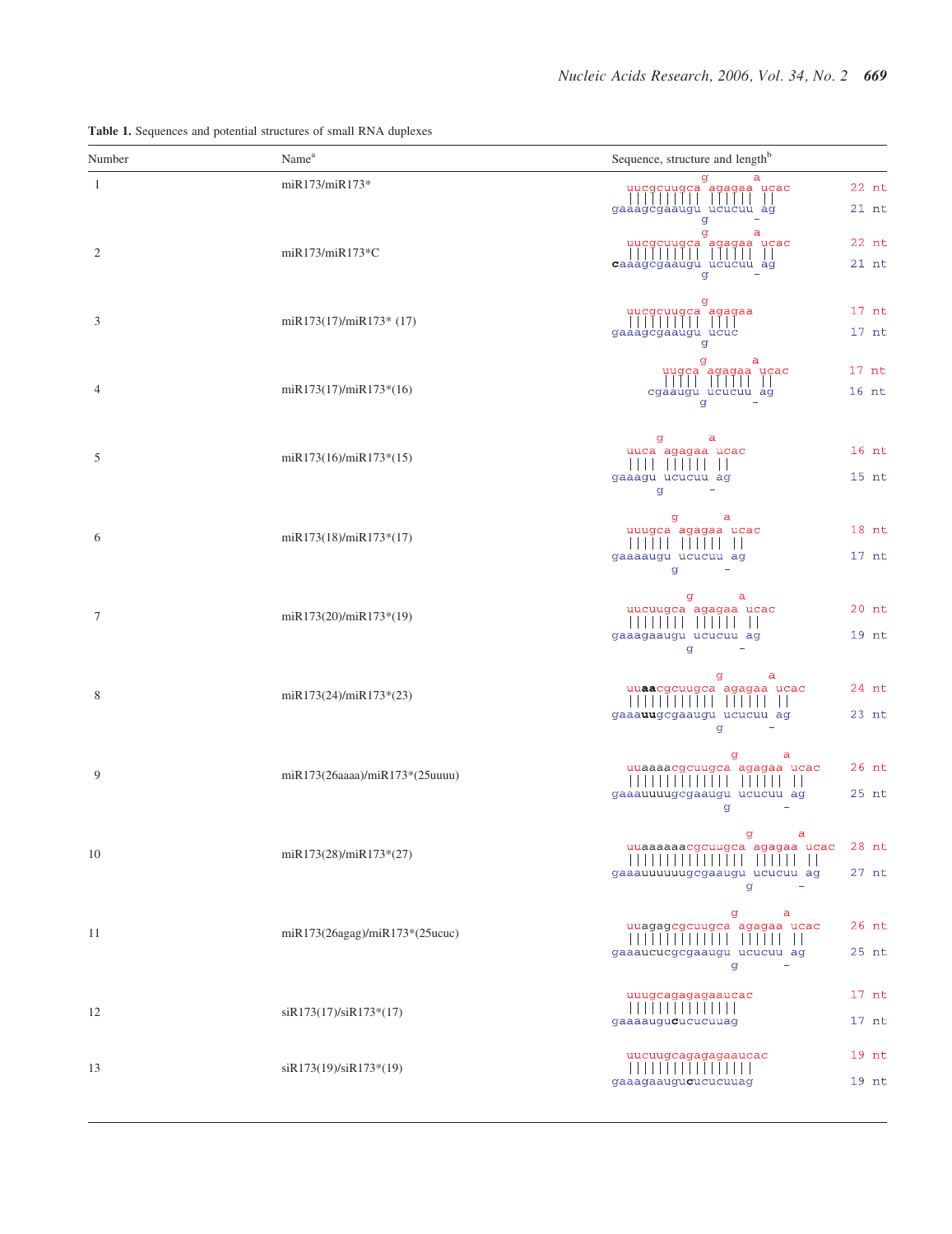| Number | Name <sup>a</sup>         | Sequence, structure and length <sup>b</sup>                                                                                             |
|--------|---------------------------|-----------------------------------------------------------------------------------------------------------------------------------------|
| 14     | siR173(21)/siR173*(21)    | $21$ nt<br>$21$ nt<br>gaaagcgaaugucucucuuag                                                                                             |
| 15     | $siR173(23)/siR173*(23)$  | $23$ nt<br>uuaacgcuugcagagagaaucac<br>gaaauugcgaaugucucucuuag<br>$23$ nt                                                                |
| 16     | $siR173(24)/siR173*(24)$  | 24 nt<br>uuaaacgcuugcagagagaaucac<br>gaaauuugcgaaugucucucuuag<br>24 nt                                                                  |
| 17     | $siR173(25)/siR173*(25)$  | 25 nt<br>uuaaaacgcuugcagagagaaucac<br>gaaauuuugcgaaugucucucuuag<br>25 nt                                                                |
| 18     | $miR173(21)/miR173*d(21)$ | g<br>$\mathsf{a}$<br>uucgcuugca agagaa uca<br>$22$ nt<br>gaaagcgaaugu ucucuu ag<br>$21$ nt<br>deoxy<br>$\sigma$                         |
| 19     | $miR173(22)/miR173*d(21)$ | a<br>g<br>$22$ nt<br>uucgcuugca agagaa ucac<br>                                     <br>gaaagcgaaugu ucucuu ag<br>$21$ nt<br>deoxy<br>q |
| 20     | miR173(23)/miR173*d(21)   | a<br>g<br>$23$ nt<br>uucgcuugca agagaa ucacu<br>.<br>gaaagcgaaugu ucucuu ag<br>$21$ nt<br>deoxy<br>q                                    |
| 21     | $miR173(24)/miR173*d(21)$ | g<br>$\mathsf{a}$<br>24 nt<br>uucgcuugca agagaa ucacuu<br>$21$ nt<br>gaaagcgaaugu ucucuu ag<br>deoxy<br>g                               |
| 22     | $miR173(25)/miR173*d(21)$ | g<br>a<br>$25$ nt<br>uucgcuugca agagaa ucacuuu<br>$21$ nt<br>gaaagcgaaugu ucucuu ag<br>deoxy<br>g                                       |
| 23     | $mR173(21)/mR173*(21)$    | g<br>a<br>uucgcuugca agagaa uca<br>$21$ nt<br>,,,,,,,,,,,,,,,<br>gaaagcgaaugu ucucuu ag<br>$21$ nt<br>g                                 |
| 24     | $mR173(23)/mR173*(21)$    | $\mathbf{a}$<br>g<br>$23$ nt<br>uucgcuugca agagaa ucacu<br>,,,,,,,,,<br>gaaagcgaaugu ucucuu ag<br>$21$ nt<br>đ                          |

<sup>a</sup>The antisense strands are marked by an asterisk. The length of each strand is indicated by the numbers in the parentheses.

Duplexes 18–22 contain a 2' deoxyribose on the 3' terminal nucleotide of miR173\*. <sup>b</sup>The sense strands and antisense strands are in red and blue, respectively. The sequences  $(5'-3')$  are displayed from left to right for the sense strands and right to left for the antisense strands. '-' indicates the absence of a nucleotide at a position. Letters in black represent nucleotides not present in the original miR173/miR173\*.

may also influence or determine whether the duplex can serve as a substrate of HEN1 but were not examined.

We decided to test the importance of these features by making various modifications of miR173/miR173\* (duplex 1 in Table 1), which we previously showed to be a substrate of HEN1 (16). We first tested truncated versions of miR173/miR173\* (duplexes 3 and 4 in Table 1) for their ability to serve as substrates for HEN1 in an in vitro methylation reaction. Duplex 3 represented a 5 nt truncation from the

 $3'$  end of miR173 and a 4 nt truncation from the  $5'$  end of miR173\* such that the length of the resulting duplex, the sequence of the overhanging nucleotides in the miR173 strand, and the number of bulges were different from the original miR173/miR173\*. Duplex 4 represented a 5 nt truncation from the  $5'$  end of miR173 and the  $3'$  end of miR173\* such that the length of the duplex and the sequence of the overhanging nucleotides in the miR173\* strand were different from the original miR173/miR173\*. While the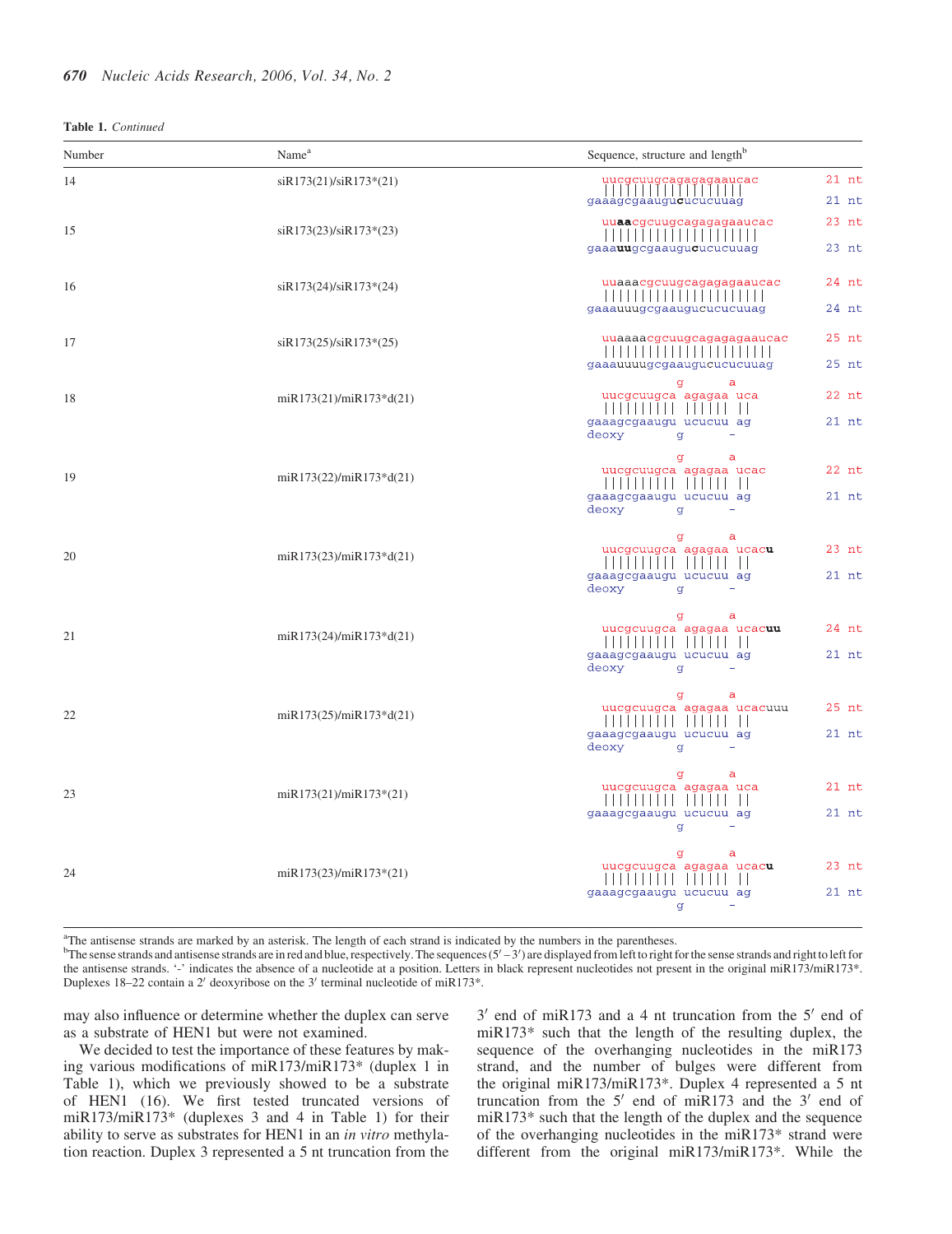

Figure 1. In vitro methyltransferase reactions by GST-HEN1 on miRNA/ miRNA\* duplexes. Various RNA duplexes were methylated (see Materials and Methods) in the presence of  $\lceil {^{14}C} \rceil$ -SAM. The RNAs were then resolved on polyacrylamide gels, which were exposed to X-ray films to obtain the autoradiograms. The numbers of the duplexes above the lanes correspond to the ones in Table 1. Since the activity of GST-HEN1 varies between protein preparations, assays performed with the same preparation of GST-HEN1 are on the same autoradiogram and are comparable to one another. Signals from (a) cannot be compared to those in (b).

miR173/miR173\* duplex was methylated by HEN1 in vitro [(16), Figure 1a, lane 1], both truncated duplexes failed to be methylated (Figure 1a, lanes 3 and 4). In fact, both strands in the two duplexes failed to be methylated, although the overhanging sequences were not altered in one of the two strands. Since our previous work showed that both strands of the miR173/miR173\* duplex are methylated in vitro, the fact that the sense strand of duplex 4 and the antisense strand of duplex 3, in which the sequences of the overhanging nucleotides were not affected, failed to be methylated suggests that the length of a duplex or the presence of bulges is an important feature in the substrate. In duplex 4, the number of bulges and the position of the bulges relative to the  $3'$  end of the sense strand are the same as that in miR173/miR173\* and yet duplex 4 could not be methylated by HEN1. This suggests that the length of the RNA duplex is a critical factor in substrate recognition.

We further tested the length requirement by maintaining the 3' overhanging nucleotides on both strands and introducing deletions or insertions of nucleotides in the fully complementary region encompassing the  $5'$  half of miR173 in the duplex. The deletions or insertions were introduced into position 3 from the  $5'$  end of miR173 so that the two bulges in the 3' portion of the molecule were unlikely to be affected (Table 1). Duplexes 5–7 represented deletions of 6, 4 and 2 nt (starting from nucleotide 3 of the miR173 strand), respectively (Table 1). All three failed to be methylated by HEN1

in vitro (Figure 1b, lanes 5–7). Addition of two A-U base pairs (duplex 8 in Table 1) so that the two strands were 24 nt and 23 nt did not affect methylation efficiency (Figure 1b, lane 8). Addition of 4 A-U base pairs (duplex 9, Table 1) greatly reduced methylation efficiency (Figure 1b, lane 9) while addition of 6 A-U base pairs (duplex 10, Table 1) abolished methylation (Figure 1b, lane 10). To ensure that the effect of the additional nucleotides was not due to the sequence of the additional nucleotides, we tested another duplex (#11) with four additional nucleotides of different sequences from duplex 9 (Table 1). Duplex 11 behaved similarly to duplex 9 (Figure 1b, lanes 9 and 11). These data indicate that the most preferable length of miRNAs for HEN1-mediated methylation is 21–24 nt.

#### HEN1 methylates 21–24 nt siRNA/siRNA\* duplexes in vitro

We previously reported that HEN1 was unable to methylate two 21 nt siRNA/siRNA\* duplexes in vitro (16). Later we found that weak methylation signals could be observed upon prolonged exposure of the autoradiogram (data not shown), suggesting that HEN1 can act on siRNAs, perhaps at reduced efficiency. To further examine the ability of the enzyme to use siRNA/siRNA\* duplexes as substrates as compared to miRNA/miRNA\* duplexes, we designed siR173/  $siR173*$  (duplex 14 in Table 1) by eliminating the unpaired A in miR173 and by changing nucleotide 9 of miR173\* from G to C such that the mismatch at this position is eliminated. Duplex 14 was tested together with miR173/miR173\* under identical conditions and was found to be less well methylated as compared to miR173/miR173\* (Figure 2, compare lane 14 to lane 1). This suggests that the mis-matches or bulges in the duplexes may be features recognized by HEN1. Alternatively, HEN1 may have a different size requirement for siRNA/ siRNA\* duplexes such that 21 nt is not an optimal length for siRNA/siRNA\* duplexes.

We tested the size requirement for siRNA duplexes. Starting from the 21 nt duplex 14, we deleted from position 3 of the siR173 strand 2 and 4 nt to result in a 19 nt duplex 13 and a 17 nt duplex 12, respectively. Duplex 13 was poorly methylated while duplex 12 was not detectably methylated by HEN1 (Figure 2, lanes 12 and 13). We also inserted 2, 3 or 4 A-U base pairs into position 3 of the siR173 strand of duplex 14. The 23 nt duplex 15 (Table 1) was much better methylated than the 21 nt duplex 14 (Figure 2, lanes 14 and 15). In fact, duplex 15 was methylated at a level comparable to that of miR173/ miR173\* (Figure 2, lanes 15 and 1). The 24 nt siRNA duplex 16 was less well methylated than the 23 nt duplex 15 (Figure 2, lanes 15 and 16). The 25 nt siRNA duplex 17 was barely methylated (Figure 2, lane 17). Therefore, HEN1 prefers 21–24 nt siRNA duplexes with 23 nt being the optimal length at least in the sequence context of siR173/siR173\*.

#### HEN1 recognizes the  $2$  nt  $3'$  overhang

The 2 nt  $3'$  overhang is a feature specific to products of RNase III including miRNA and siRNA duplexes generated by Dicer (17). We determined whether the 2 nt  $3'$  overhang is an important feature in substrates of HEN1. We showed previously that a  $2'$  deoxy modification on the ribose of the  $3'$ terminal nucleotide prevented the methylation of the cis but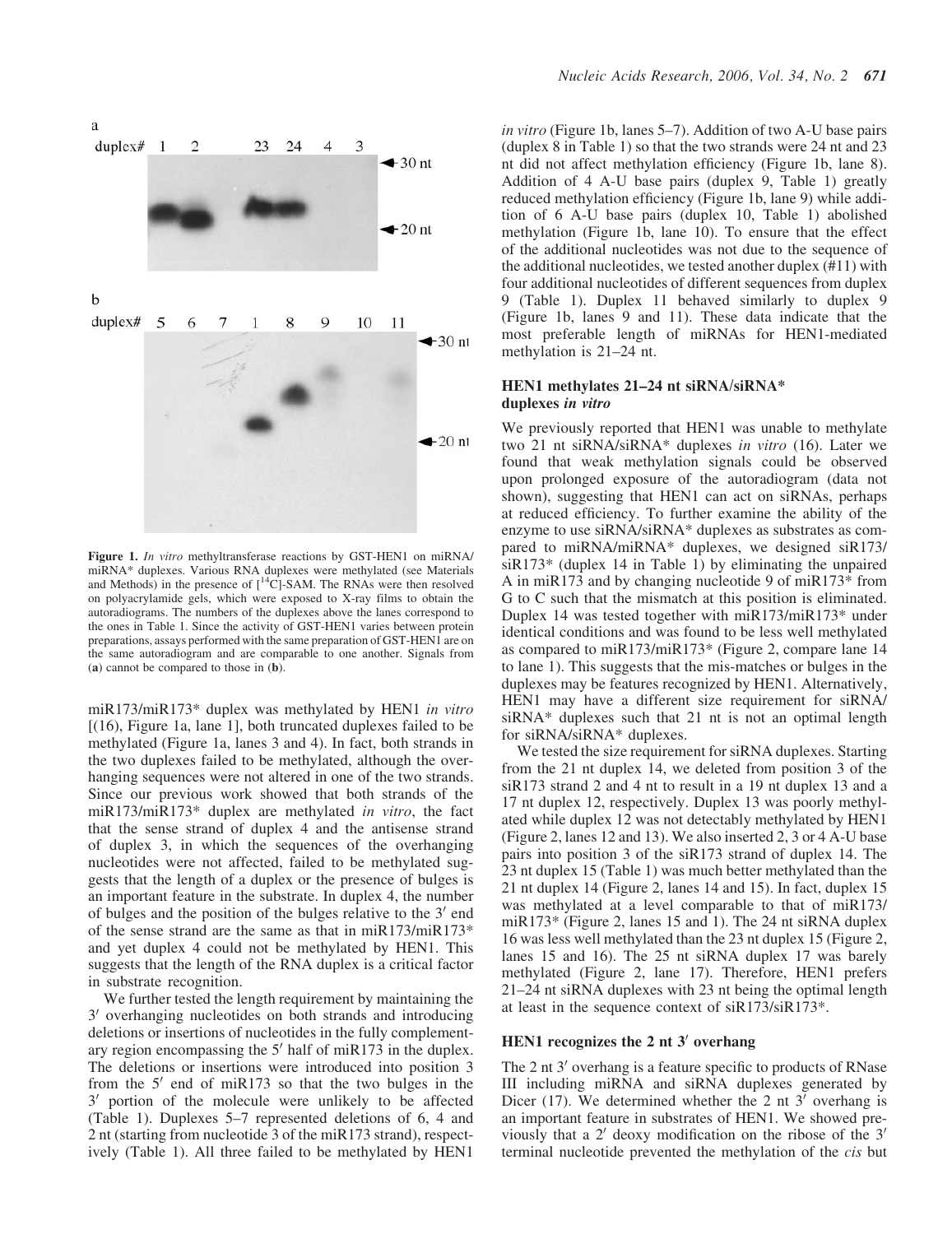

Figure 2. In vitro methyltransferase reaction by GST-HEN1 on siRNA/siRNA\* duplexes and miRNA/miRNA\* duplexes with 1–5 3' overhangs. All duplexes in this figure were methylated with the same GST-HEN1 preparation and are therefore comparable to one another. The numbers above the lanes correspond to those in Table 1.

not the trans strand of the duplex (16). Therefore, we employed miR173\*d(21), which was identical to miR173\* in sequence but which contained a  $2'$  deoxyribose on the  $3'$ terminal nucleotide, to allow us to monitor the methylation of only the miR173 strand in the duplex. We annealed miR173 oligos of various lengths to  $miR173 * d(21)$  to generate duplexes 18–22 (Table 1) that have 1, 2, 3, 4 and 5 nt overhangs, respectively in the miR173 strand. As previously observed, duplex 19 with a 2 nt overhang in the miR173 strand was methylated (Figure 2, lane 19). All other duplexes, which had 1, 3, 4 or 5 nt overhangs in the miR173 strand, failed to be methylated (Figure 2, lanes 18, 20–22). This indicates a strict requirement for the length of the overhang for HEN1 activity.

We next asked whether the two overhangs on the two ends of the duplex were both required for the methylation of either end. We tested the ability of miR173\* to be methylated when it was in duplexes 23 and 24 (Table 1) such that only the miR173\* strand had a 2 nt overhang. The miR173 strands in duplexes 23 and 24 were the same as those in duplexes 18 and 20, respectively (Table 1). miR173\* was efficiently methylated in these duplexes (Figure 1a, lanes 23 and 24). These results indicate that the 2 nt overhang acts in *cis* to allow methylation to occur.

#### HEN1 deposits a methyl group exclusively on to the  $2'$  OH of the  $3'$  terminal nucleotide

Chemical reactions showed that at least one of the two OH groups on the 3' terminal nucleotide of small RNAs is blocked after methylation, suggesting that the methyl group is on either the  $2'$  OH, the  $3'$  OH or both positions. Chemical reactions done on miRNAs and siRNAs isolated from Arabidopsis showed that the small RNAs are blocked at the  $2'$  OH, 3' OH or both positions in vivo. A recent study claimed that the methyl group is on the  $2'$  OH based on the fact that small RNAs, like 2'-O-Methyl (2'OMe) RNA oligonucleotides, showed reduced efficiency of ligation to an RNA linker by T4 RNA ligase (14). However, we found that a 3'OMe RNA oligonucleotide was also ligated to an RNA linker at a reduced efficiency as compared to an unmodified RNA (see below). Furthermore, the enzymatic reaction could not distinguish between 100% methylation at a single position versus a mixture of  $2'$  methylation and  $3'$  methylation in a population of molecules.

One way to definitively determine the position of the methyl group is to analyze the modified terminal nucleoside by HPLC. We first tested whether 3'OMe cytidine could be distinguished from 2'OMe cytidine by HPLC. We examined the elution profiles of 3'OMe cytidine, 2'OMe cytidine, cytidine, guanosine, uridine and adenosine on a C18 column. Indeed, 3'OMe cytidine and 2'OMe cytidine could be easily distinguished from each other and from other nucleosides (Figure 3a and d). Next, we designed an RNA oligonucleotide, miR173\*C, by changing the last nucleotide of miR173\* from G to C. We annealed miR173 to miR173\*C (duplex 2 in Table 1) and performed the HEN1 methylation reaction. Since both strands would be methylated, the G to C change ensured that only methylated cytidine be present after the reaction. We digested the RNA oligonucleotides with nuclease P1 and calf intestine phosphatase to release the nucleosides, which were then loaded on to the HPLC column. The control reaction (with GST alone) was also similarly treated and examined by HPLC. By comparing the elution profile of the GST-HEN1 reaction (Figure 3c and f) to that of the GST reaction (Figure 3b and e), one extra peak was found in the GST-HEN1 profile (asterisk in Figure 3c and f). The elution time of the peak coincided with the 2'OMe cytidine standard (Figure 3a and d). The maximum absorbance of this peak is at 270 nm, characteristic of cytidine and methyl cytidine but distinct from other nucleosides (data not shown). This indicates that the extra peak represented 2'OMe. No peak corresponding to the 3'OMe cytidine standard was present. This result clearly demonstrated that HEN1 deposits a methyl group exclusively on to the  $2'$  OH of the ribose of the terminal nucleotide.

# 2'-O-Methyl specifically affects yeast PAP

Having pinpointed the position of the methyl group allowed us to begin to determine the function of the modification on small RNAs biochemically. We tested the effect of a 2'OMe on the activities of two commercially available enzymes that act on RNAs, T4 RNA ligase and yeast PAP. We carried out ligation reactions of miR173, miR173 with a 2'OMe (miR173-2'OMe)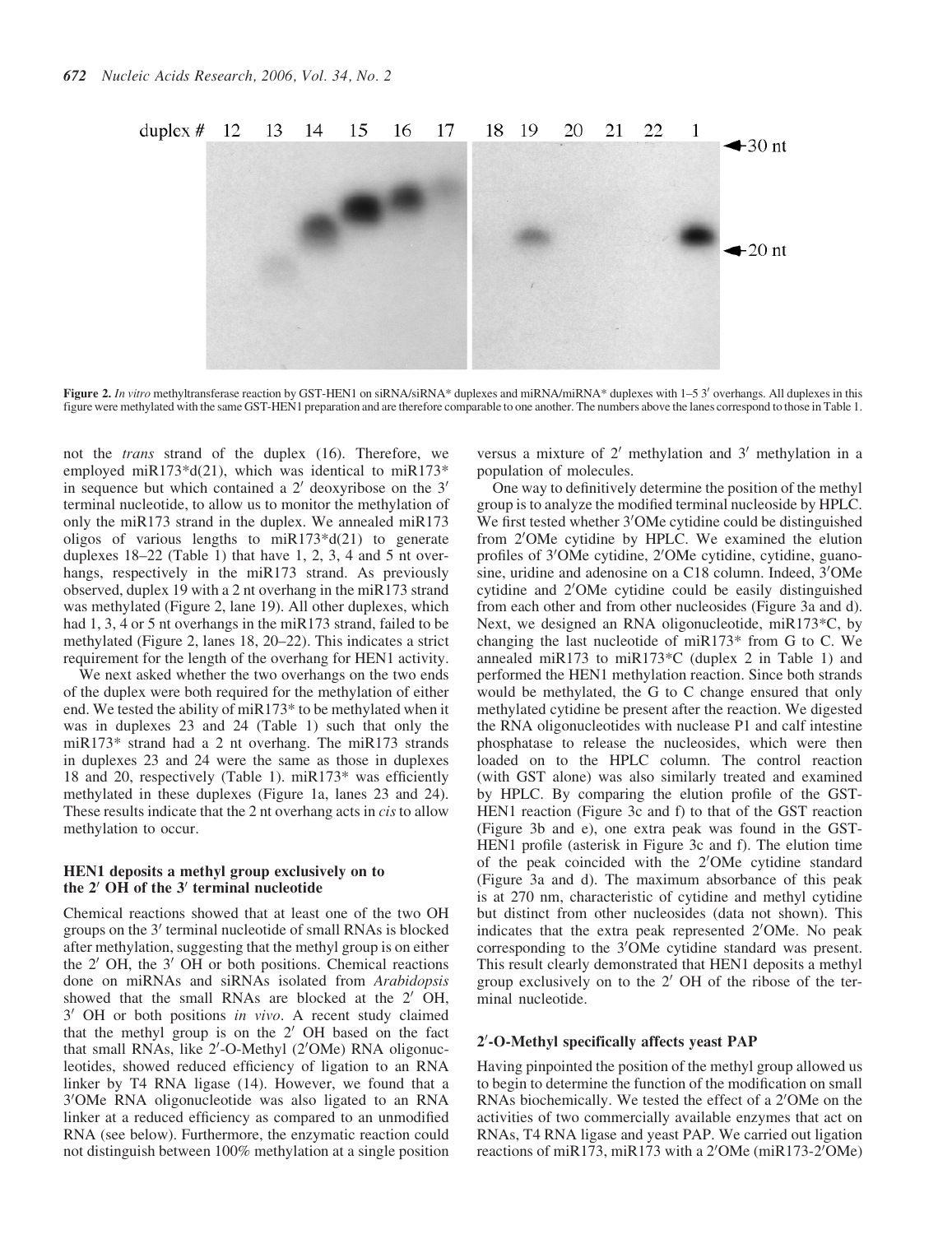

Figure 3. Determination of the position of the methyl group by HPLC. (a) An elution profile of nucleoside standards. A, C, G, U, C-2'OMe and C-3'OMe were mixed and applied to the column. The retention times of C, G and U were determined by running each standard individually under identical conditions. The retention time of A was much longer than 20 min and is not shown. The retention times of C-3'OMe and C-2'OMe were determined by spiking the mix with more of either nucleoside in a separate run and noting which peak increased in amount. (b) An elution profile of the control methylation reaction with GST alone. (c) An elution profile of the methylation reaction with GST-HEN1. See 'Materials and Methods' for the treatment of the RNA duplexes before HPLC. The peak marked by an asterisk is the methyl-C generated by GST-HEN1. (d–f) Magnified versions of (a–c) in the region of 13–20 min.

and miR173 with a  $3'OMe$  (miR173-3 $'OMe$ ) to a linker molecule blocked at its  $3'$  end. After ligation, the small RNAs were resolved by electrophoresis, blotted to a membrane and detected by hybridization using a probe complementary to miR173. The ligated and free miR173 forms could be distinguished by their differential mobility (Figure 4a). In order to quantitatively compare the ligation efficiency of the three miR173 forms, we used an excess amount of the linker so that the miR173 forms would be limiting. Unmodified miR173 was nearly completely ligated to the linker. The 2'OMe group reduced the ligation efficiency by  $\sim$ 30%. Intriguingly, HPLC purified miR173-3'OMe could also be ligated to the linker with an efficiency about 50% of the unmodified miR173. This indicates that T4 RNA ligase does not have an absolute requirement for a free  $3'$  OH. Consistent with this, miR173 with a  $3'$  deoxyribose on the  $3'$  terminal nucleotide could also be ligated to the linker under our experimental conditions (data

not shown). Therefore, a methyl group on the  $2'$  OH of the terminal nucleotide of an RNA reduces the efficiency of T4 RNA ligase catalyzed ligation to the  $3'$  OH of the RNA. However, since a methyl group on the  $3'$  OH of the terminal nucleotide does not abolish T4 RNA ligase catalyzed ligation, this assay cannot be used to distinguish the position of the methyl group in small RNAs.

We next evaluated the effect of 2'OMe on yeast PAP activity. miR173 and miR173-2'OMe were incubated with  $[\alpha^{-32}P]$ ATP in the presence of yeast PAP. When 2 pmol of  $\left[\alpha^{-32}P\right]$ ATP was present, a small number of A residues were added to miR173 but not miR173-2'OMe (Figure 4b). A similar observation was also made by Ebhardt et al. (14). We considered two possibilities that could account for this observation. One, the  $2'$  OH is necessary for substrate recognition or catalysis by PAP. Two, PAP does not require the  $2'$  OH but a 2<sup>'</sup>OMe prevents substrate recognition or catalysis. To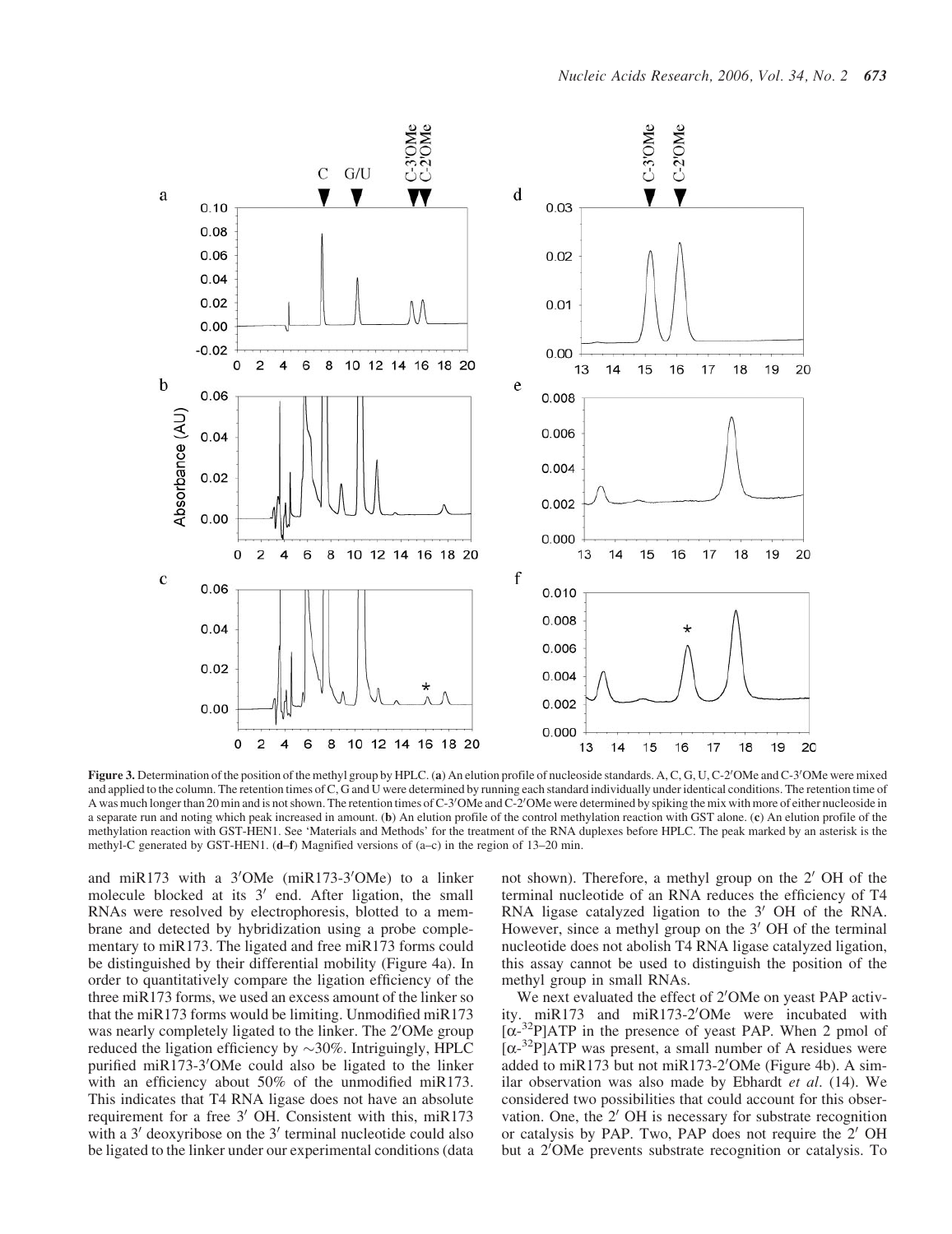

Figure 4. Effect of various modifications on the  $3'$  terminal nucleotide of a small RNA on T4 RNA ligase- and yeast PAP-catalyzed reactions. (a) T4 RNA ligase-mediated ligation of various miR173 forms to an RNA linker. (b) Activity of yeast PAP on various forms of miR173 in the presence of 2 pmol  $[\alpha^{-32}P]$ -ATP. The ladders or smears represent products of PAP-catalyzed reaction. (c) Activity of yeast PAP on various forms of miR173 in the presence of 10 pmol  $[\alpha^{-32}P]$ -ATP.

determine whether the presence of a  $2'$  OH was an absolute requirement for PAP activity, we tested whether miR173 with a  $2'$  deoxyribose on the  $3'$  terminal nucleotide (miR173-2'deoxy) could be extended by PAP. A residues were added to miR173-2' deoxy under identical conditions, although the amount of the products was lower (Figure 4b). This indicates that a  $2'$  OH is not an absolute requirement for PAP activity but rather a 2'OMe inhibits PAP activity. We also tested whether a 3'OMe group affected PAP activity. Although PAP is supposed to require the presence of  $3'$  OH, we found that miR173-3'OMe could be extended, at a reduced efficiency as compared to miR173, by PAP (Figure 4b). This suggests

that yeast PAP could form  $2'-5'$  phosphodiester bonds. In fact, other members of the polymerase beta-like nucleotidyltransferase superfamily, to which PAP belongs, are known to make 2'-5' phosphodiester bonds (18). Alternatively, a contaminating exonuclease might have first released the  $3'$  terminal nucleotide of miR173-3'OMe and the remaining oligonucleotide was extended by PAP. Consistent with the exonuclease hypothesis, the labeled RNAs in the miR173-3'OMe reaction appeared  $\sim$ 1 nt shorter than those in the other reactions. However, if this was the case, miR173-2'OMe was not subjected to the same activity. We also tested the effect of various terminal modifications on PAP in the presence of 10 pmol of  $[\alpha^{-32}P]$ ATP. More A residues were incorporated into the products under this higher ATP concentration (Figure 4c). 2'OMe did not eliminate but greatly reduced ATP incorporation as compared to miR173 (Figure 4c). The 2' deoxy,  $3^7$  deoxy and 3'OMe reduced the amount of ATP incorporation but did not have an adverse effect as severe as 2'OMe (Figure 4c).

#### **DISCUSSION**

The present and a previous study together define the features of a small RNA duplex that allow recognition by HEN1 for methylation in vitro: free  $2'$  and  $3'$  OH on the  $3'$  terminal nucleotide, 2 nt  $3'$  overhang, and a length of 21–24 nt. Although a full mechanistic understanding of HEN1 catalyzed small RNA methylation awaits the structure of HEN1 together with its substrate, we can begin to deduce how HEN1 recognizes its substrates and catalyzes the reaction. We envision that both OH groups on the ribose of the  $3'$  terminal nucleotide are necessary for the positioning of the  $2'$  OH in the active site of the enzyme to ensure that only the  $2'$  OH of the terminal nucleotide (but not internal nucleotides) is methylated. The fact that the 2 nt overhang acts in cis suggests that the two ends of the molecules are independently recognized and methylated. However, both ends of the substrate must be contacted for the methylation of one end since HEN1 measures the length of the strands. Perhaps, HEN1 recognizes the substrate as a dimer with each monomer having one active site (two active sites being present in a HEN1 monomer is unlikely due to the lack of any sequence repeats). The two monomers each binds to the 3<sup>'</sup> overhang on one strand and catalyzes the methylation of that strand. This model, however, is based on the assumption that both strands in a single RNA duplex are methylated, which has not been proven. The observation that both strands were methylated [(16) and data not shown] was made on a population of molecules. It is possible that the methylated duplexes were random mixtures of ones with either strand methylated. Alternatively, HEN1 measures the length of the substrate as a monomer and methylates only one end at a time.

HEN1 measures the length of the small RNA. This, together with the requirement for a 2 nt overhang and the presence of  $2'$  and  $3'$  OH on the terminal nucleotide, probably ensures that only miRNAs and siRNAs are methylated. A viral RNA silencing suppressor p19 also measures the length of a siRNA duplex for binding. It does so as a homodimer, in which each monomer has two tryptophan residues that interact with the  $5'$  and  $3'$  ends of each RNA strand (19,20). p19 does not require the  $3'$  overhang in siRNA duplexes for binding.